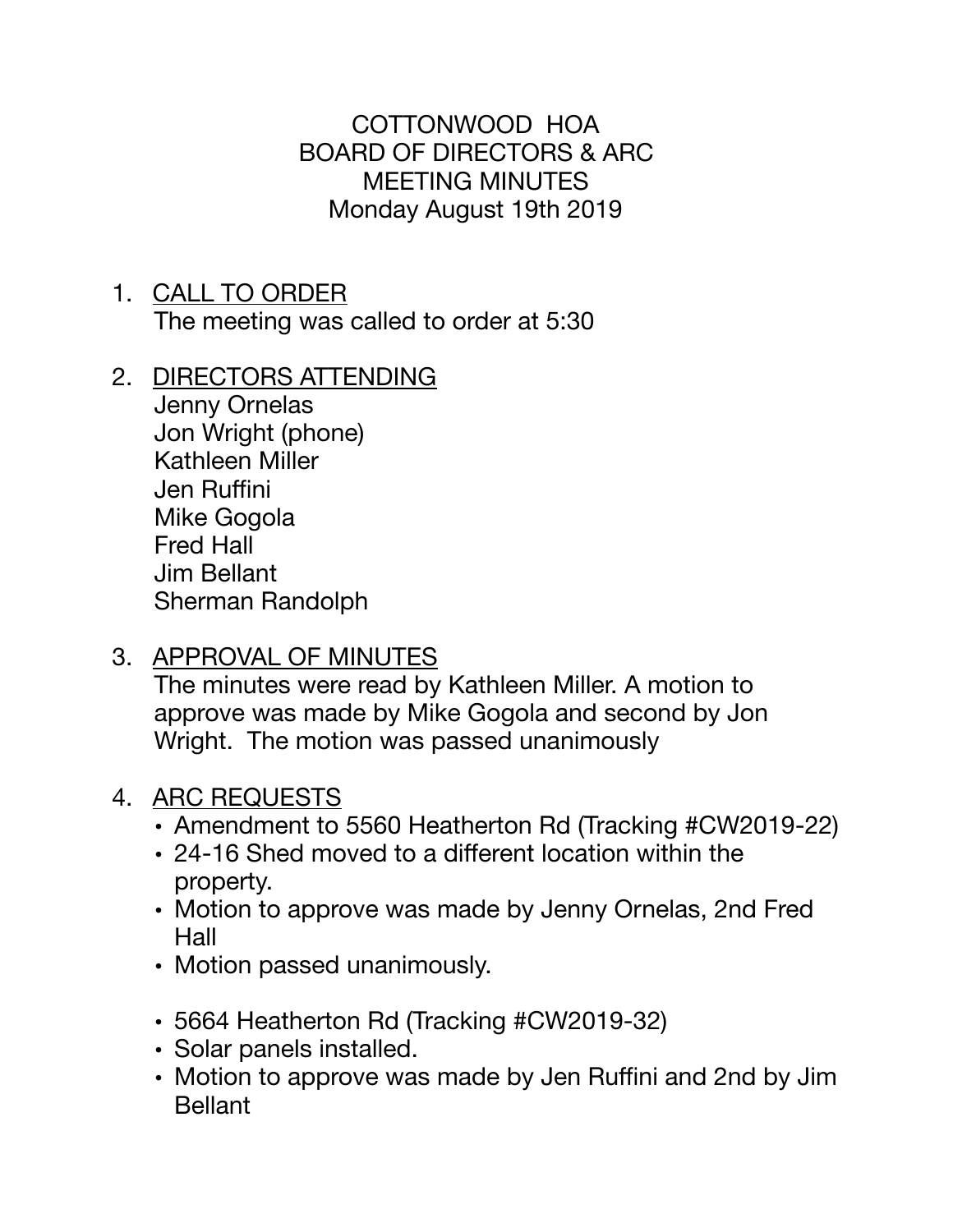- Motion passed unanimously.
- 9289 Iron Gate Blvd (Tracking #CW2019-33+34)
- In-ground pool-spa, fence, fire pit.
- The fire pit should be installed 150 feet away from the house.
- Motion to approve was made by Jen Ruffini and 2nd by Mike Gogola.
- Motion passed unanimously.
- 5400 Heatherton Rd (Tracking #CW2019-35)
- Aluminum Screened in inclosure.
- This structure was not approved by the ARC committee.
- The home owner has 30 day to bring the inclosure up to compliance, and resubmit the plans.
- 9185 Iron Gate Blvd. (Tracking #CW2019-36)
- 18-36 In-ground pool.
- Motion to approve was made by Jen Ruffini and 2nd by Sherman Randolph.
- Motion passed unanimously.
- 9296 Iron Gate Blvd. (Tracking #CW2019-37)
- This pool was not approved by the ARC committee.
- The home owner has to own the house and resubmit the plans.
- 6134 Broadfield Ct (Tracking #CW2019-38+39)
- Shed 12-32
- Motion to approve was made by Jim Belland and 2nd by Jen Ruffini
- Aluminum screened in inclosure.
- This structure was not approved by the ARC committee.
- The home owner can resubmit the plans.
- Motion passed unanimously.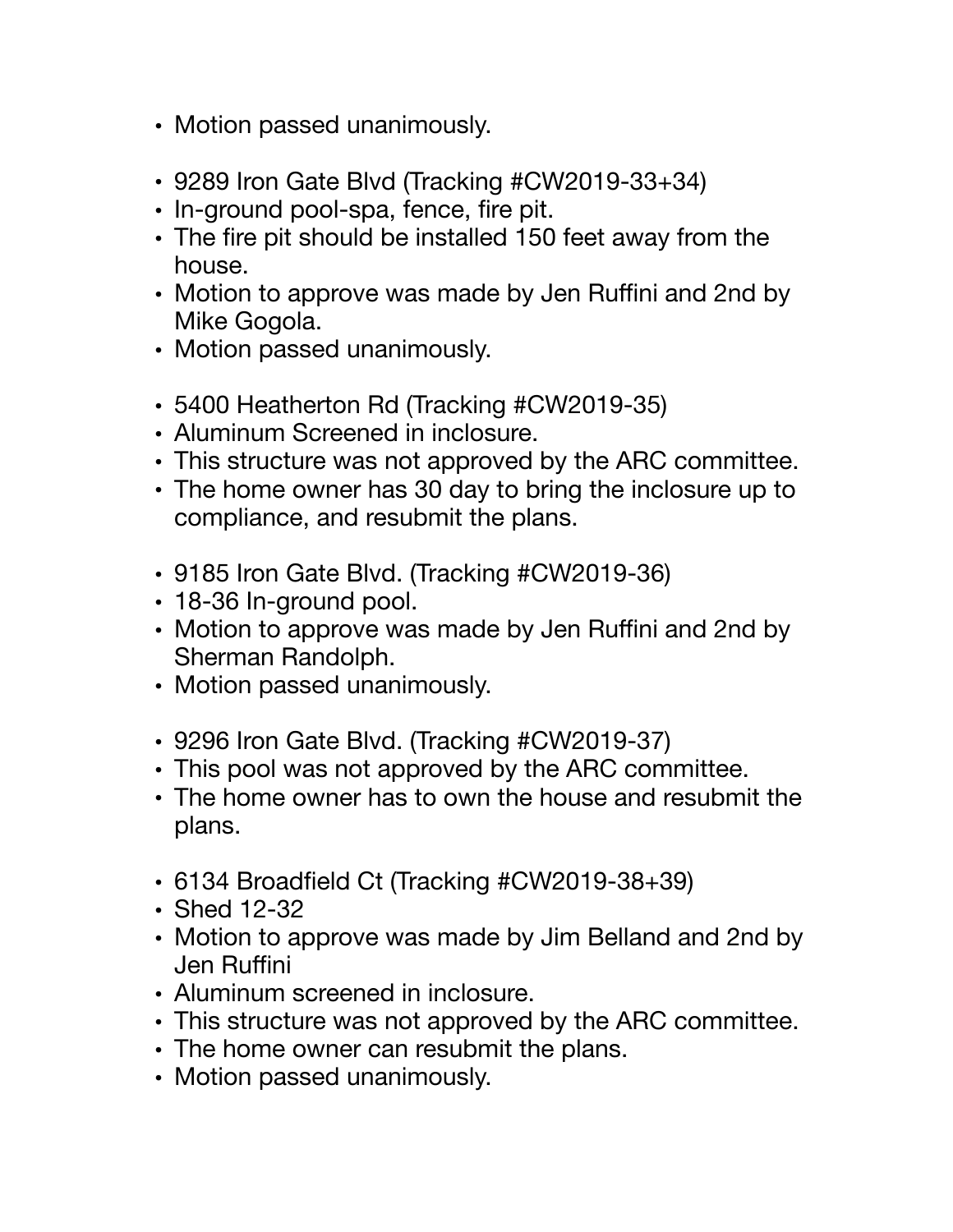- 9177 Iron Gate Blvd. (Tracking #CW2019-40)
- 2 flag poles attached to the columns of the house.
- Motion to approve was made by Jim Bellant and 2nd by Fred hall.
- Motion passed unanimously.

## 5. NEW BUSINESS

- Basketball nets must be moved behind the fence when not in use.
- No commercial vehicles are allowed in residents driveways.
- Milton Gas started to install gas lines on Anderson Rd. They have a rebate program.
- Gulf power has upgraded the front entrance light. They also completed the installation of the new light and pole at the Shamrock gate.
- Front and back gate issues have been resolved.
- Attorney is working on notices and the declarant letter.
- HOA will add late payment fees to payments that are late.
- Move the street signs at the front entrance to a more visible area.
- Look into new street signs that are worn out and faded.
- New signs for the yard sale. the Yard sale will be Saturday September 21st. 7-12
- We would like to have a block party. Need captains. will put it out on social media.
- The board wants residents to comply with the covenants.
- A few covenants need to be signed and dated.
- The board voted on 4 issues.
- 1. Pods delivered on residents property can be on the property for 72 hours. unless an extension is requested by the homeowner.
- The motion was approved unanimously
- 2. Internet for the Shamrock gate.